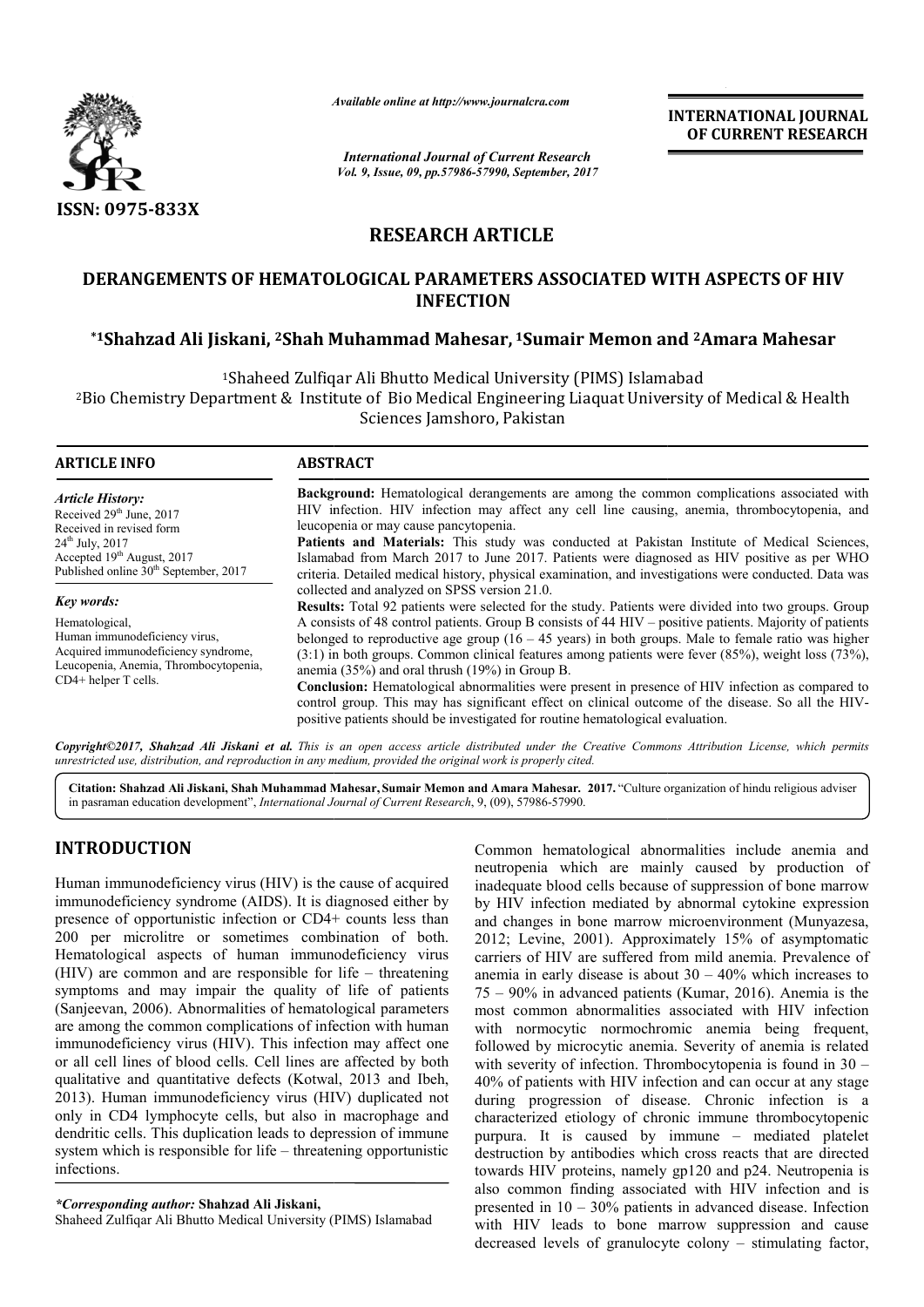resulting in leucopenia and neutropenia. Other cause of neutropenia and leucopenia are myelosuppressive drugs and opportunistic infection by tuberculosis, cytomegalovirus, leishmaniasis and histoplasmosis. HIV infection can also direct results in lymphopenia by progression of disease which leads to decrease in CD4+ lymphocytes (Enawgaw, 2014; Ifeanyichukwu, 2016; Parinitha, 2012). The aim of this study is to evaluate different hematological parameters abnormalities in patients with HIV.

### **MATERIALS AND MATERIALS**

Total 92 patients were included in the study and were divided into two groups. Group A consists of 48 normal control group and group B consists of 44 patients positive for HIV. This study was performed in Department of Medicine and Department of Pathology at Pakistan Institute of Medical Sciences Islamabad. Study was performed from March 2017 to June 2017. Inclusion criteria in both groups were patients of reproductive age. In group A normal healthy adults, negative for HIV, no significant medical history, no past medical history, no drug addiction, no bleeding disorder, no allergy or no co-morbid conditions were included in the study. In group B, patients positive for HIV infection, no co-morbid condition, no hematological disorder. not on any antiretroviral therapy were included. Detailed medical history, general and systemic examination were conducted from all patients. Complete blood count was measured using Sysmex X -100 automated analyzer. Absolute CD4+ count was measured by flowcytometry. Patient was labeled as anemic if hemoglobin level was less than 13g/dL (male) and <12 g/dL (female). Leucopenia was defined as total white blood cell count less than  $4000$  cells/ $\mu$ L. Neutropenia was defined when absolute neutrophil count  $\langle 1000 \text{ cells/}\mu L$ . Lymphopenia was defined when absolute lymphocyte count <800 cells/µL. Thrombocytopenia was defined as total platelet count less than  $150 \times 10^3/\mu L$ .

#### **RESULTS**

A total of 92 patients were included in the study (Figure 1). In control group, the age of patients was measured between 18 years to 42 years (Mean =  $29.12 \pm 10.2$  years) (Table 1).



**Figure 1. Number of cases**



| Control Group $(n=48)$ | $HIV$ Group (n=44) |
|------------------------|--------------------|
|                        |                    |



**Figure 1. Gender distribution in both groups**

**Table 2. Gender discrimination in both groups**

|        | Control Group $(n=48)$ | $HIV$ Group (n=44) |
|--------|------------------------|--------------------|
| Male   | 36                     |                    |
| Female |                        |                    |



**Figure 2. Clinical presentation in patients affected with HIV infection**



**Figure 3. Hemoglobin, RBC count, WBC count, hematocrit and RDW in both groups**



**Figure 5. Platelet count in both groups**

In HIV group, the age of patients was measured between 16 to 45 years (Mean =  $30.38 \pm 11.93$  years). Age was not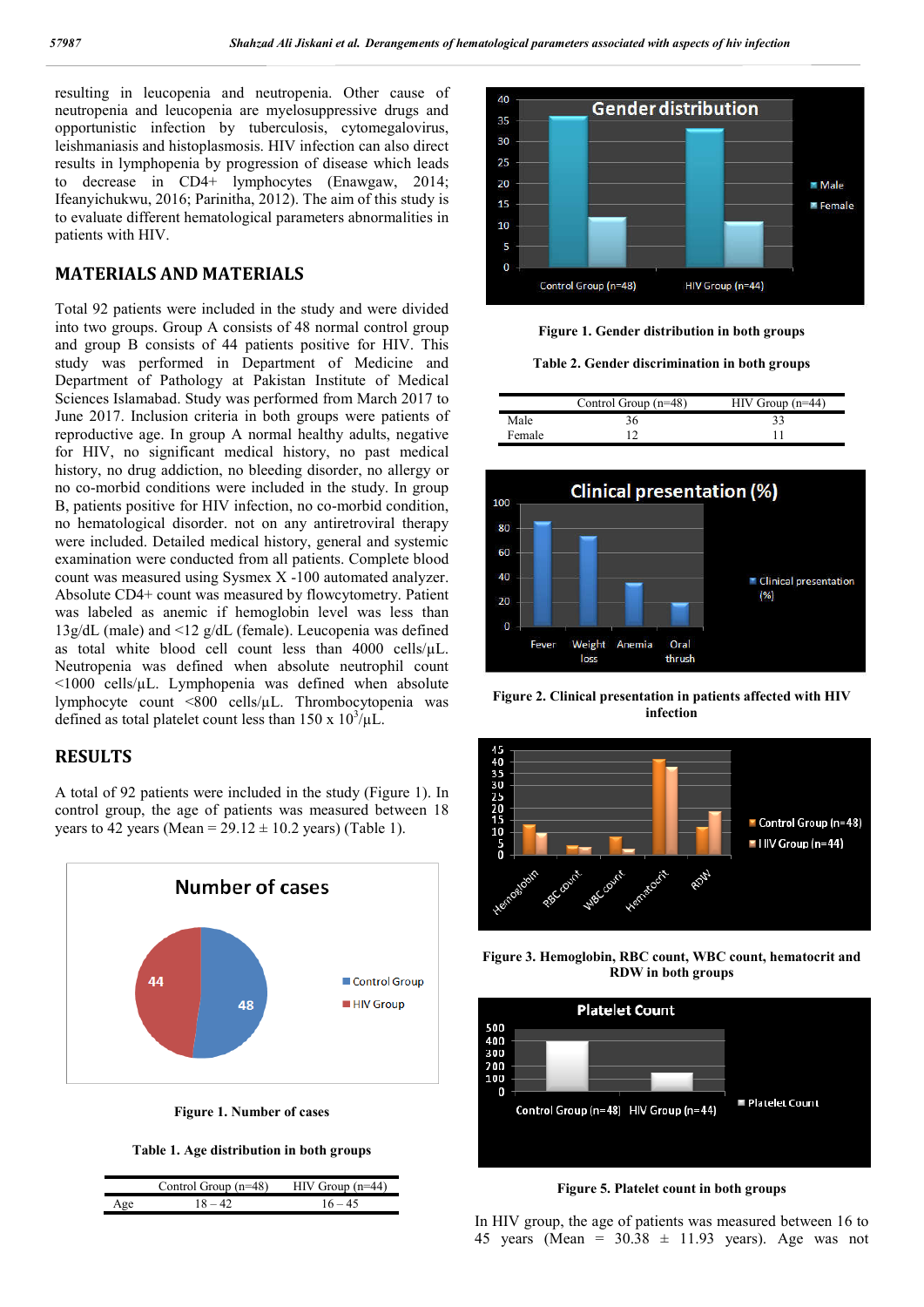statistically significant between two groups ( $p = 1.02$ ) (Table 1). Male to female ratio was equal in both groups (3:1). In control group, 36 were male and 12 were female, while in HIV group, 33 were male and 11 were female (Figure 2, Table 2). Common clinical presentations among patients were fever (85%), weight loss (73%), anemia (35%), oral thrush (19%), thrombocytopenia (8%) and pneumonia (2%) (Figure 3). Hemoglobin concentration in control group was measured between 12.4 mg/dL to 15.8 mg/dL (Mean =  $13.1 \pm 2.13$ ) mg/dL), while hemoglobin concentration in HIV group was found to be ranging between 7.12 mg/dL to 10.4 mg/dL (Mean  $= 9.29 \pm 2.29$  mg/dL). There was statistically significant difference in hemoglobin concentration in two groups ( $p =$ 0.021). Red blood cell count in control group was ranging between 3.81 million to 4.94 million (Mean =  $4.10 \pm 1.02$ ) million), while in HIV group the red blood cell count was found to be between 3.01 million to 3.92 million (Mean  $= 3.34$ )  $\pm$  0.91 million).

count in control group ranged between  $5.81 \cdot 10^9$ /L to  $8.21$  $10^{9}/L$  (Mean = 7.8  $\pm$  2.94  $10^{9}/L$ ), while in HIV group white blood cell count was measuring between 1.89  $10^9$ /L to 3.12  $10^9$ /L (Mean = 2.31  $\pm$  1.81  $10^9$ /L). There was statistically significant difference of white blood cell count between two groups ( $p \le 0.001$ ). Hematocrit in control group was between 39.1% to 45.8% (Mean = 41.1  $\pm$  2.41%), while in HIV group it was measured between 35.5 to 40.23% (Mean =  $37.8 \pm 1.91$ ). There was no statistically significant difference of hematocrit between two groups  $(p = 0.51)$  (Figure 4, Table 3, Table 4). Platelet count in control group was found to be between 252  $x10^9$ /L to 458 x 10<sup>9</sup>/L (Mean = 391  $\pm$  128 x 10<sup>9</sup>/L), while in HIV group it was measured between  $104 \times 10^9$ /L to  $169 \times$  $10^9$ /L (Mean = 149  $\pm$  101 x 10<sup>9</sup>/L). There was statistically significant difference in platelet count between two groups (p  $= 0.022$ ) (Figure 5, Table 3, Table 4). Red cell distribution width in control group was found to be between 9.3% to 13.9% (Mean =  $12.1 \pm 1.81\%$ ), red cell distribution width in HIV

**Table 3. Mean parametric difference in both groups**

|                                    | Control Group (n=48) | $HIV$ Group (n=44) | $P - value$   |
|------------------------------------|----------------------|--------------------|---------------|
| Hemoglobin concentration (mg/dL)   | $13.1 \pm 2.13$      | $9.29 \pm 2.29$    | $p = 0.021$   |
| Red blood cell count (million)     | $4.10 \pm 1.02$      | $3.34 \pm 0.91$    | $p = 0.34$    |
| White blood cell count $(109/L)$   | $7.8 \pm 2.94$       | $2.31 \pm 1.81$    | $p \le 0.001$ |
| Hematocrit (%)                     | $41.1 \pm 2.41$      | $37.8 \pm 1.91$    | $p = 0.51$    |
| Platelets $(109/L)$                | $391 \pm 128$        | $149 \pm 101$      | $p = 0.022$   |
| Red cell distribution width $(\%)$ | $12.1 \pm 1.81$      | $18.83 \pm 3.12$   | $p = 0.004$   |
| Reticulocyte count $(10^9/L)$      | $1.5 \pm 0.83$       | $0.7 \pm 0.59$     | $p = 0.92$    |
| $CD4 + Countn$ (mm <sup>3</sup> )  | $710 \pm 105$        | $61 \pm 59$        | $p \le 0.001$ |
|                                    |                      |                    |               |

**Table 4. Comparison of all parameters in both groups**

|                                    | Control Group $(n=48)$    | $HIV$ Group (n=44)         | $P - value$ |
|------------------------------------|---------------------------|----------------------------|-------------|
| Age (Years)                        | $18 - 42$                 | $16 - 45$                  | 1.02        |
|                                    | $(Mean = 29.12 \pm 10.2)$ | $(Mean = 30.38 \pm 11.93)$ |             |
| Hemoglobin $(mg/dL)$               | $12.4 - 15.8$             | $7.12 - 10.4$              | 0.021       |
|                                    | $(Mean = 13.1 \pm 2.13)$  | $(Mean = 9.29 \pm 2.29)$   |             |
| Red blood cell count (million)     | $3.81 - 4.94$             | $3.01 - 3.92$              | 0.34        |
|                                    | $(Mean = 4.10 \pm 1.02)$  | $(Mean = 3.34 \pm 0.91)$   |             |
| White blood cell count $(10^9/L)$  | $5.81 - 8.21$             | $1.89 - 3.12$              | < 0.001     |
|                                    | $(Mean = 7.8 \pm 2.94)$   | $(Mean = 2.31 \pm 1.81)$   |             |
| Hematocrit $(\%)$                  | $39.1 - 45.8$             | $35.5 - 40.23$             | 0.51        |
|                                    | $(Mean = 41.1 \pm 2.41)$  | $(Mean = 37.8 \pm 1.91)$   |             |
| Platelets $(10^9/L)$               | $252 - 458$               | $104 - 169$                | 0.022       |
|                                    | $(Mean = 391 \pm 128)$    | $(Mean = 149 \pm 101)$     |             |
| Red cell distribution width $(\%)$ | $9.3 - 13.9$              | $16.6 - 21.4$              | 0.004       |
|                                    | $(Mean = 12.1 \pm 1.81)$  | $(Mean = 18.83 \pm 3.12)$  |             |
| Reticulocyte count (%)             | $0.7 - 1.9$               | $0.1 - 1.2$                | 0.92        |
|                                    | (Mean = $1.5 \pm 0.83$ )  | $(Mean = 0.7 \pm 0.59)$    |             |
| $CD4+Count (%)$                    | $551 - 948$               | $43 - 93$                  | < 0.001     |
|                                    | (Mean = $710 \pm 105$ )   | (Mean = $61 \pm 59$ )      |             |



**Figure 6. Reticulocyte count in both groups**

There was not statistically significant difference of red blood cell count between two groups ( $p = 0.34$ ). White blood cell



**Figure 7. CD4+ count in both groups**

group was between 16.6% to 21.4% (Mean =  $18.83 \pm 3.12$ %). The difference of red cell distribution width was found to be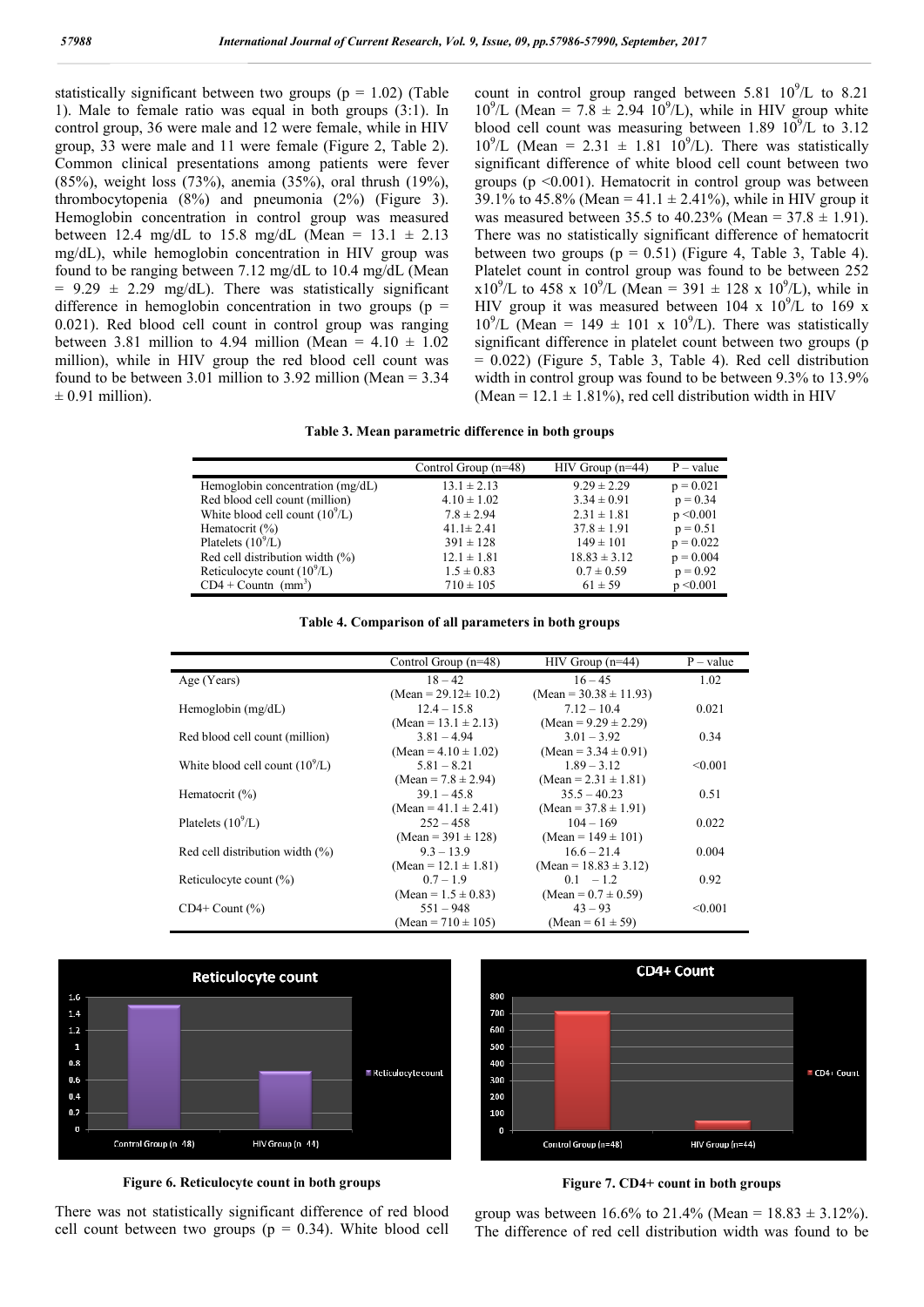statistically significant ( $p = 0.004$ ) (Figure 3, Table 3, Table 4). Reticulocyte count in control group was between 0.7% to 1.9% (Mean =  $1.5 \pm 0.83\%$ ), while in HIV group it was between 0.1% to 1.2% (Mean =  $0.7\pm$  0.59%). The difference of reticylocyte count was not statistically significant ( $p = 0.92$ ) (Figure 6, Table 3, Table 4). CD4+ count in control group was found to be between 551 mm<sup>3</sup> to 948 mm<sup>3</sup> (Mean =  $710 \pm 105$ ) mm<sup>3</sup>), while in HIV group it was found to be between 43 mm<sup>3</sup> to 93 mm<sup>3</sup> (Mean =  $61 \pm 59$  mm<sup>3</sup>). The difference was statistically significant (p<0.001) (Figure 7, Table 3, Table 4).

### **DISCUSSION**

Etiology and pathogenesis of anemia, neutropenia, thrombocytopenia or their combination in patients infected with human immunodeficiency virus is not fully understood as it is multifactorial (10). In vitro, the human immunodeficiency virus has been identified in myelomonocytic precursor cells (CD34) of bone marrow, suggesting of its invasion in the bone marrow and ultimately results in abnormal production of difference progenitor cells. Defects in function of helper lymphocytes are associated with myelosuppression caused by HIV. Defects in mature granulocytes, monocytes and lymphocytes cell series has also been identified in the presence of virus (11). In this study, the hemoglobin concentration was found to be significantly lower in patients infected with human immunodeficiency virus (HIV) as compared to control group suggesting of effect of human immunodeficiency virus (HIV) on bone marrow erythroid precursors cells production. White blood cell count and platelet counts were also decreased in patients affected from virus as compared to control group. Red blood cell count was lower in patients suffering from virus as compared to control group, although the difference was not statistically significant. White blood cell count was markedly decreased in virus – infected people with statistically significant difference. Hematocrit was on lower side in virus affected individuals but the difference was not significant. Platelet count was significantly lower in virus infected patients, suggesting their increase in bleeding tendency. Red cell distribution width (RDW) was significantly higher in virus affected individuals which is indicator of presence of different sizes of red blood cells (anisocytosis), which might be due to production of both mature and immature red blood cells by bone marrow precursor cells. There was no difference of reticulocyte count in both groups. CD4+ count was markedly reduced in HIV infected people due to lymphopenia. This evidence is suggestive of effect of virus on granulocyte and megakryocyte cell series. There was marked decrease in CD4+ helper T cells in virus – affected group which is highly indicator of its effect on lymphocyte cell series as well. Many studies have shown to be having similar results. Dikshit et al performed study on patients having human immunodeficiency virus. He found that anemia was the most common among the patients (65.5%) (12). Bhowmik et al showed in his study that patients suffering from human immunodeficiency virus had anemia, leucopenia, lymphopenia, eosinophilia and thrombocytopenia (13). Bamlaku et al also showed that anemia was common among HIV – infected individuals (14). Wondimeneh et al showed that HIV – infected individuals were having thrombocytopia, specially in those having decreased CD4+ helper T cells (15). By the effect of virus on different bone marrow precursor cells, there are increased tendencies to anemia, infection due to neutropenia and lymphopenia, and bleeding due to thrombocytopenia CD4+ count.

#### **Conclusion**

Human immunodeficiency virus (HIV) has shown to affect all cell series of bone marrow precursors cells leading to anemia, leucopenia and thrombocytopenia. All these deficiencies produce further complications in virus affected people. Although CD4+ count was reduced in virus affected individuals, it is used to monitor the counts and effect of treatment after giving antiretroviral therapy.

#### **REFERENCES**

- AS, K., Sanjeevan, S., PK, K. 2006. A Study of Hematological Manifestations of HIV Infection. *Indian J Sex Transm Dis.*  $27(1):9-16.$
- Bhowmik, A., Banerjee, P. 2015. Hematological manifestation in HIV infected children. *J Coll Physicians Surg Pakistan.* 2015; 25(2):119–23.
- De Santis, G.C., Brunetta, D.M., Vilar, F.C., Brandão, R.A., de Albernaz Muniz, R.Z., de Lima, G.M.N., et al. 2011. Hematological abnormalities in HIV-infected patients. *Int J Infect Dis.* ;15(12):808–11.
- Dikshit, B., Wanchu, A., Sachdeva, R.K., Sharma, A., Das, R. 2009. Profile of hematological abnormalities of Indian HIV infected individuals. BMC Hematol., 9(1):5.
- Enawgaw, B., Alem, M., Addis, Z., Melku, M. 2014. Determination of hematological and immunological parameters among HIV positive patients taking highly active antiretroviral treatment and treatment naïve in the antiretroviral therapy clinic of Gondar University Hospital, Gondar, Northwest Ethiopia: a com. BMC Hematol. BMC Blood Disorders; 2014;14(1):8.
- Enawgaw, B., Alem, M., Melku, M., Addis, Z., Terefe, B., Yitayew, G. 2015. Prevalence and associated risk factors of anemia among HIV infected children attending Gondar university hospital, Northwest Ethiopia: a cross sectional study. BMC Hematol. BMC Hematology; 15(1):12.
- Ibeh, B.O., Omodamiro, O.D., Ibeh, U., Habu, J.B. 2013. Biochemical and haematological changes in HIV subjects receiving winniecure antiretroviral drug in Nigeria. *J Biomed Sci.* 20(1):73.
- Ifeanyichukwu, M.O., Odozi, E.B., Meludu, S.C., Okeke, C.O. 2016. Effect of HIV Infection on Some Haematological Parameters and Immunoglobulin Levels in HIV Patients in Benin City, Southern Nigeria. *J HIV Retro Virus.*, 2(2):17.
- Kotwal, J., Singh, V., Kotwal, A., Dutta ,V., Nair, V. 2013. A study of haematological and bone marrow changes in symptomatic patients with human immune deficiency virus infection with special mention of functional iron deficiency, anaemia of critically ill and haemophagocytic lymphohistiocytosis. *Med J Armed Forces India.* 2013;69(4):319–25.
- Kumar, M.B., Thippeswamy, T., Shankar, R., Prathima, C. 2016. Hematological Abnormalities in Early and Advanced HIV Infection Patients. *Int J Sci Study.,* 3(11):1–5.
- Levine, a M., Scadden, D.T., Zaia, J. a, Krishnan, 2001. a. Hematologic Aspects of HIV/AIDS. Hematology Am Soc Hematol Educ Program., 463–78.
- Munyazesa, E., Emile, I., Mutimura, E., Hoover, D.R., Shi, Q,. McGinn, A.P., et al. 2012. Assessment of haematological parameters in HIV-infected and uninfected Rwandan women: a cross-sectional study. *BMJ Open.* 2(6):1–8.
- Ownby, K.K. 1995. Management of the hematological manifestations of HIV infection and AIDS. J Assoc Nurses AIDS Care. 6(4):9–15.